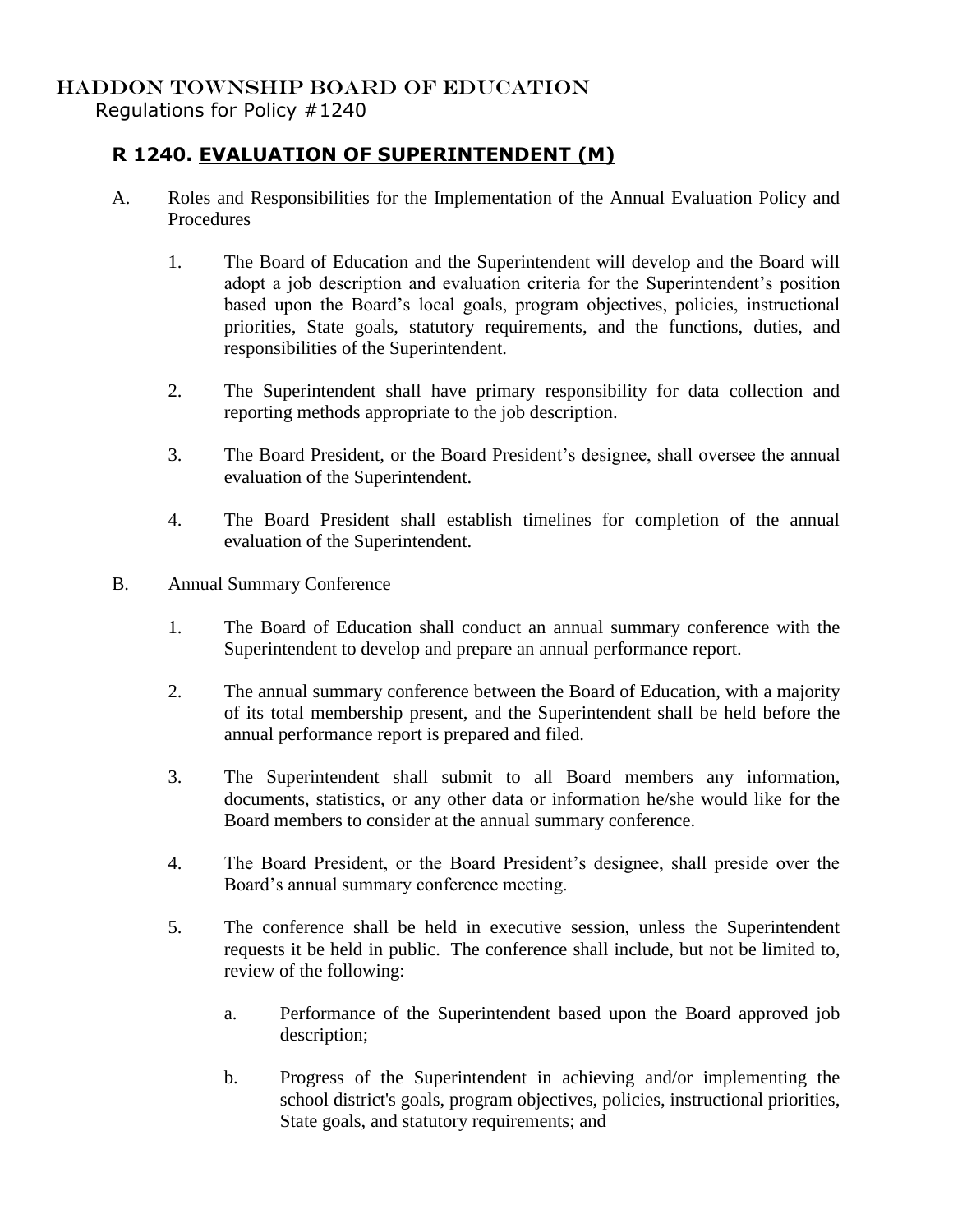- c. Indicators of student progress and growth toward program objectives.
- C. Annual Performance Report
	- 1. The annual performance report shall be prepared and approved by a majority of the Board of Education's total membership by July 1 and shall include, but not be limited to:
		- a. Performance area(s) of strength;
		- b. Performance area(s) needing improvement based upon the job description and evaluation criteria set forth in N.J.A.C. 6A:10-8.1(c)2;
		- c. Recommendations for professional growth and development;
		- d. Summary of indicators of student progress and growth, and a statement of how the indicators relate to the effectiveness of the overall program and the Superintendent's performance; and
		- e. Provision for performance data not included in the report to be entered into the record by the Superintendent within ten teaching staff member working days after the report's completion.
	- 2. The Board President, or the Board President's designee, shall prepare a draft of the annual performance report after the annual summary conference.
	- 3. The draft of the annual performance report shall be disseminated to all Board members for review and comment before presenting the draft report to the Superintendent.
		- a. In the event a Board member believes a provision(s) of the draft of the annual performance report is not in accord with the provisions agreed to by a majority of the Board during the annual summary conference, the Board member shall submit in writing their proposed revision(s) to the drafter of the annual performance report. The draft of the annual performance report may be revised by the drafter of the report if the drafter agrees with the Board member's proposed revision. In the event the drafter does not agree with the proposed revision(s), the issue shall be presented to the full membership of the Board of Education in executive session to make a final determination.
	- 4. The draft of the annual performance report shall be presented to the full membership of the Board of Education in executive session for discussion and approval after the draft report has been disseminated to all Board members for review. The Superintendent shall receive a copy of the draft of the annual performance report from the Board President, or Board President's designee, prior to the executive session where the Board is scheduled to discuss and approve.
	- 5. In the event the Superintendent does not agree with a provision(s) in the draft of the annual performance report, the Superintendent shall be provided an